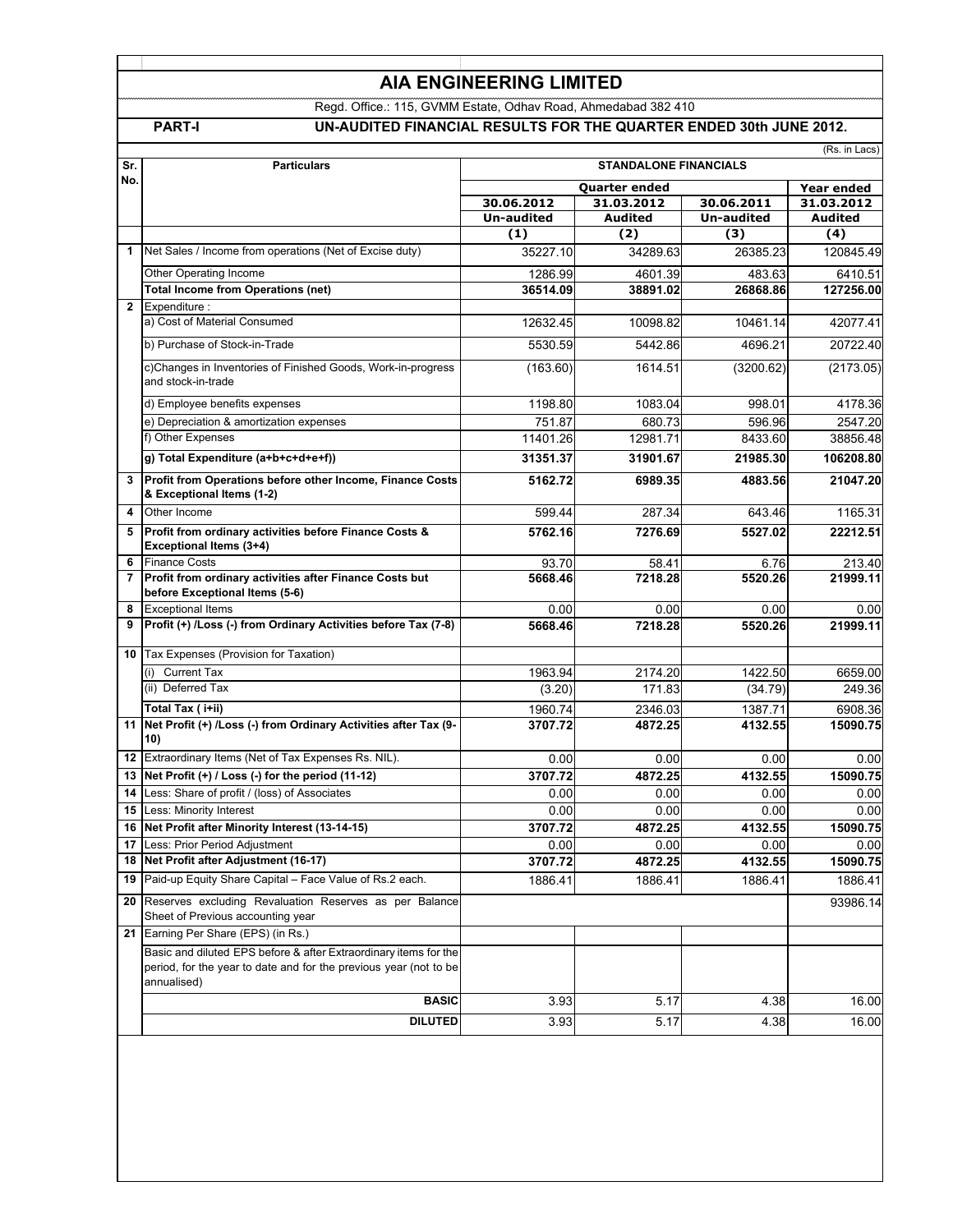# **AIA ENGINEERING LIMITED**

# Regd. Office.: 115, GVMM Estate, Odhav Road, Ahmedabad 382 410

## **PART II UN-AUDITED FINANCIAL RESULTS FOR THE QUARTER ENDED 30th JUNE 2012.**

| Sr.            | <b>Particulars</b>                                                                             | <b>STANDALONE FINANCIALS</b> |            |            |            |
|----------------|------------------------------------------------------------------------------------------------|------------------------------|------------|------------|------------|
| No.            |                                                                                                | Quarter ended                |            |            | Year ended |
|                |                                                                                                | 30.06.2012                   | 31.03.2012 | 30.06.2011 | 31.03.2012 |
| А.             | <b>PARTICULARS OF SHAREHOLDING</b>                                                             |                              |            |            |            |
| 1              | Public Shareholding                                                                            |                              |            |            |            |
|                | No. of Equity Shares                                                                           | 36171250                     | 36171250   | 36171455   | 36171250   |
|                | Percentage of Shareholding                                                                     | 38.35%                       | 38.35%     | 38.35%     | 38.35%     |
| $\overline{2}$ | Promoters & Promoter group Shareholding                                                        |                              |            |            |            |
|                | (a) - Pledged/Encumbered - Number of Shares                                                    | <b>NIL</b>                   | <b>NIL</b> | <b>NIL</b> | <b>NIL</b> |
|                | - Percentage of shares (as a % of the total shareholding of                                    | N.A.                         | N.A.       | N.A.       | N.A.       |
|                | promoter group)<br>promoter and                                                                |                              |            |            |            |
|                | - Percentage of shares (as a % of the total share capital of                                   | N.A.                         | N.A.       | N.A.       | N.A.       |
|                | the Company).                                                                                  |                              |            |            |            |
|                | (b) Non-encumbered                                                                             |                              |            |            |            |
|                | - Number of Shares                                                                             | 58149120                     | 58149120   | 58148915   | 58149120   |
|                | - Percentage of shares (as a % of the total shareholding of<br>promoter and<br>promoter group) | 100%                         | 100%       | 100%       | 100%       |
|                | - Percentage of shares (as a % of the total share capital of<br>the Company).                  | 61.65%                       | 61.65%     | 61.65%     | 61.65%     |
|                |                                                                                                |                              |            |            |            |
|                | <b>Particulars</b>                                                                             | 3 month ended 30.06.2012     |            |            |            |
| в              | <b>INVESTOR COMPLAINTS</b>                                                                     |                              |            |            |            |
|                | Pending at the beginning of the year                                                           | <b>NIL</b>                   |            |            |            |
|                | Received during the quarter                                                                    | <b>NIL</b>                   |            |            |            |
|                | Disposed of during the quarter                                                                 | NIL                          |            |            |            |
|                | Remaining unresolved at the end of the quarter                                                 | <b>NIL</b>                   |            |            |            |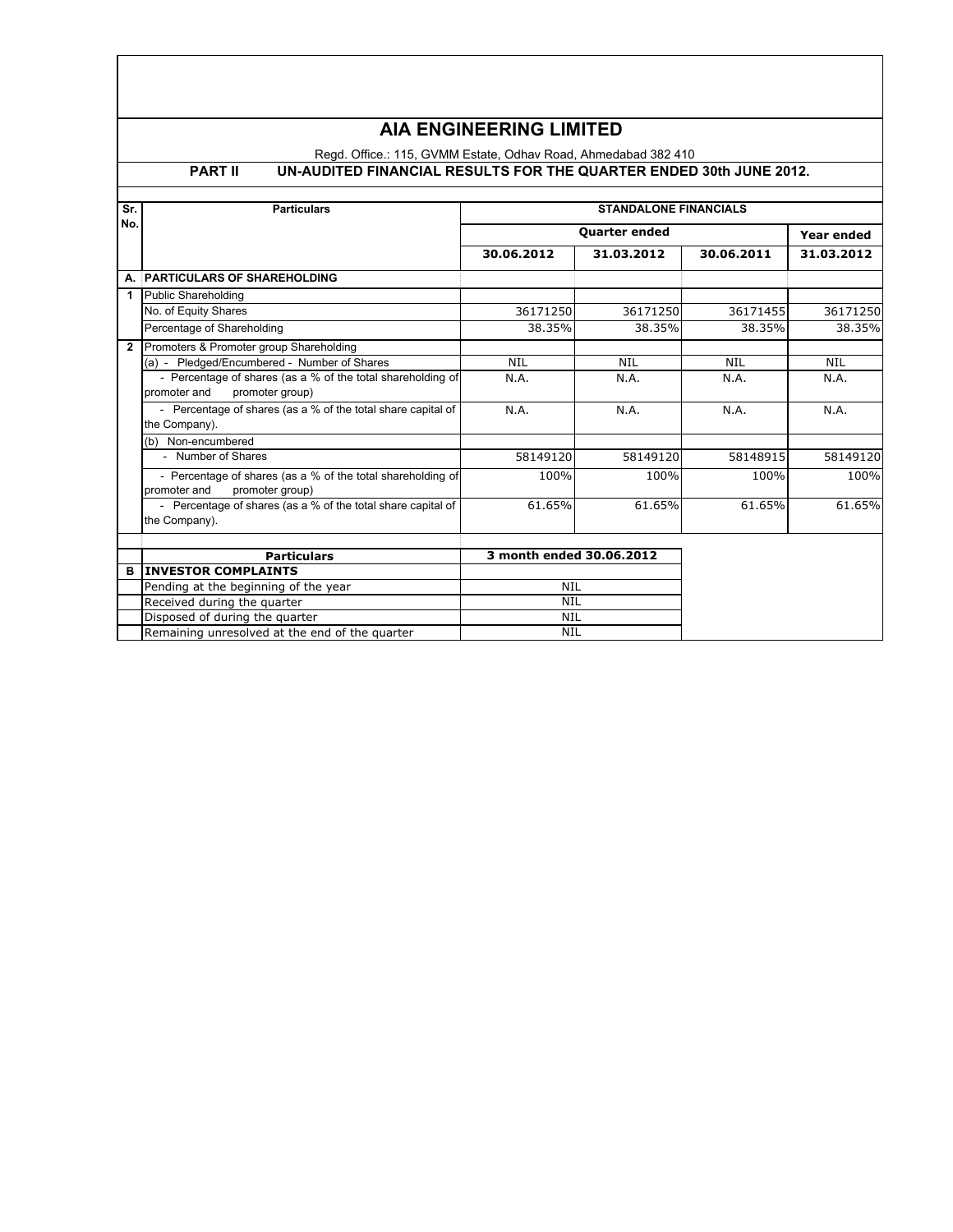## **AIA ENGINEERING LIMITED** Regd. Office.: 115, GVMM Estate, Odhav Road, Ahmedabad 382 410 **PART-I UN-AUDITED FINANCIAL RESULTS FOR THE QUARTER ENDED 30th JUNE 2012.**

|                | (Rs. in Lacs)                                                              |                                |                |                   |                |
|----------------|----------------------------------------------------------------------------|--------------------------------|----------------|-------------------|----------------|
| Sr.            | <b>Particulars</b>                                                         | <b>CONSOLIDATED FINANCIALS</b> |                |                   |                |
| No.            |                                                                            | Quarter ended                  |                |                   | Year ended     |
|                |                                                                            | 30.06.2012                     | 31.03.2012     | 30.06.2011        | 31.03.2012     |
|                |                                                                            | <b>Un-audited</b>              | <b>Audited</b> | <b>Un-audited</b> | <b>Audited</b> |
|                |                                                                            | (1)                            | (2)            | (3)               | (4)            |
| $\mathbf{1}$   | Net Sales / Income from operations (Net of Excise duty)                    | 42467.32                       | 40855.15       | 26416.63          | 135252.74      |
|                | Other Operating Income                                                     | 1286.99                        | 4604.78        | 483.63            | 6413.90        |
|                | <b>Total Income from Operations (net)</b>                                  | 43754.31                       | 45459.93       | 26900.26          | 141666.64      |
| $\overline{2}$ | Expenditure :                                                              |                                |                |                   |                |
|                | a) Cost of Material Consumed                                               | 16636.16                       | 14597.62       | 13890.18          | 58000.76       |
|                | b) Purchase of Stock-in-Trade                                              | 930.00                         | 1825.29        | 1472.15           | 4678.45        |
|                | c)Changes in Inventories of Finished Goods, Work-in-                       | 656.37                         | 3980.13        | (6374.77)         | (3758.02)      |
|                | progress and stock-in-trade                                                |                                |                |                   |                |
|                | d) Employee benefits expense                                               | 1852.74                        | 1564.27        | 1549.09           | 6488.52        |
|                | e) Depreciation & amortization expenses                                    | 844.04                         | 785.44         | 692.33            | 2944.43        |
|                | f) Other Expenses                                                          | 15662.64                       | 15123.80       | 10883.00          | 48927.11       |
|                | g) Total Expenditure (a+b+c+d+e+f))                                        | 36581.95                       | 37876.55       | 22111.98          | 117281.25      |
| 3              | Profit from Operations before other Income, Finance                        | 7172.36                        | 7583.38        | 4788.28           | 24385.39       |
|                | Costs & Exceptional Items (1-2)                                            |                                |                |                   |                |
| 4              | Other Income                                                               | 651.68                         | 352.52         | 685.96            | 1327.31        |
| 5              | Profit from ordinary activities before Finance Costs &                     | 7824.04                        | 7935.90        | 5474.24           | 25712.70       |
|                | <b>Exceptional Items (3+4)</b>                                             |                                |                |                   |                |
| 6              | <b>Finance Costs</b>                                                       | 155.83                         | 108.86         | 61.20             | 439.18         |
| $\overline{ }$ | Profit from ordinary activities after Finance Costs                        | 7668.21                        | 7827.04        | 5413.04           | 25273.52       |
|                | but before Exceptional Items (5-6)                                         |                                |                |                   |                |
| 8              | <b>Exceptional Items</b>                                                   | 0.00                           | 0.00           | 0.00              | 0.00           |
| 9              | Profit (+) /Loss (-) from Ordinary Activities before                       | 7668.21                        | 7827.04        | 5413.04           | 25273.52       |
|                | Tax (7-8)                                                                  |                                |                |                   |                |
|                | 10 Tax Expenses (Provision for Taxation)                                   |                                |                |                   |                |
|                | Current Tax<br>(i)                                                         | 2270.65                        | 2361.90        | 1536.87           | 6962.47        |
|                | (ii) Deferred Tax                                                          | (6.12)                         | 124.01         | (38.66)           | 190.62         |
|                | Total Tax ( i+ii)<br>11 Net Profit (+) / Loss (-) from Ordinary Activities | 2264.53                        | 2485.91        | 1498.21           | 7153.09        |
|                | after Tax (9-10)                                                           | 5403.68                        | 5341.13        | 3914.83           | 18120.43       |
|                | 12 Extraordinary Items (Net of Tax Expenses Rs. NIL).                      | 0.00                           | 0.00           | 0.00              | 0.00           |
| 13             | Net Profit $(+)$ / Loss $(-)$ for the period $(11-12)$                     | 5403.68                        | 5341.13        | 3914.83           | 18120.43       |
| 14             | Less: Share of profit / (loss) of Associates                               | 0.00                           | 0.00           | 0.00              | 0.00           |
|                | 15 Less: Minority Interest                                                 | 19.83                          | 97.74          | 0.05              | 74.57          |
|                | 16 Net Profit after Minority Interest (13-14-15)                           | 5383.85                        | 5243.39        | 3914.78           | 18045.86       |
| 17             | Less: Prior Period Adjustment                                              | 0.00                           | 0.00           | 0.00              | 0.00           |
|                | 18 Net Profit after Adjustment (16-17)                                     | 5383.85                        | 5243.39        | 3914.78           | 18045.86       |
| 19             | Paid-up Equity Share Capital - Face Value of Rs.2 each.                    | 1886.41                        | 1886.41        | 1886.41           | 1886.41        |
| 20             | Reserves excluding Revaluation Reserves as per Balance                     |                                |                |                   | 121655.64      |
|                | Sheet of Previous accounting year                                          |                                |                |                   |                |
|                | 21 Earning Per Share (EPS) (In Rs.)                                        |                                |                |                   |                |
|                | Basic and diluted EPS before & after Extraordinary items                   |                                |                |                   |                |
|                | for the period, for the year to date and for the previous                  |                                |                |                   |                |
|                | year (not to be annualised)                                                |                                |                |                   |                |
|                | <b>BASIC</b>                                                               | 5.73                           | 5.66           | 4.15              | 19.21          |
|                | <b>DILUTED</b>                                                             | 5.73                           | 5.66           | 4.15              | 19.21          |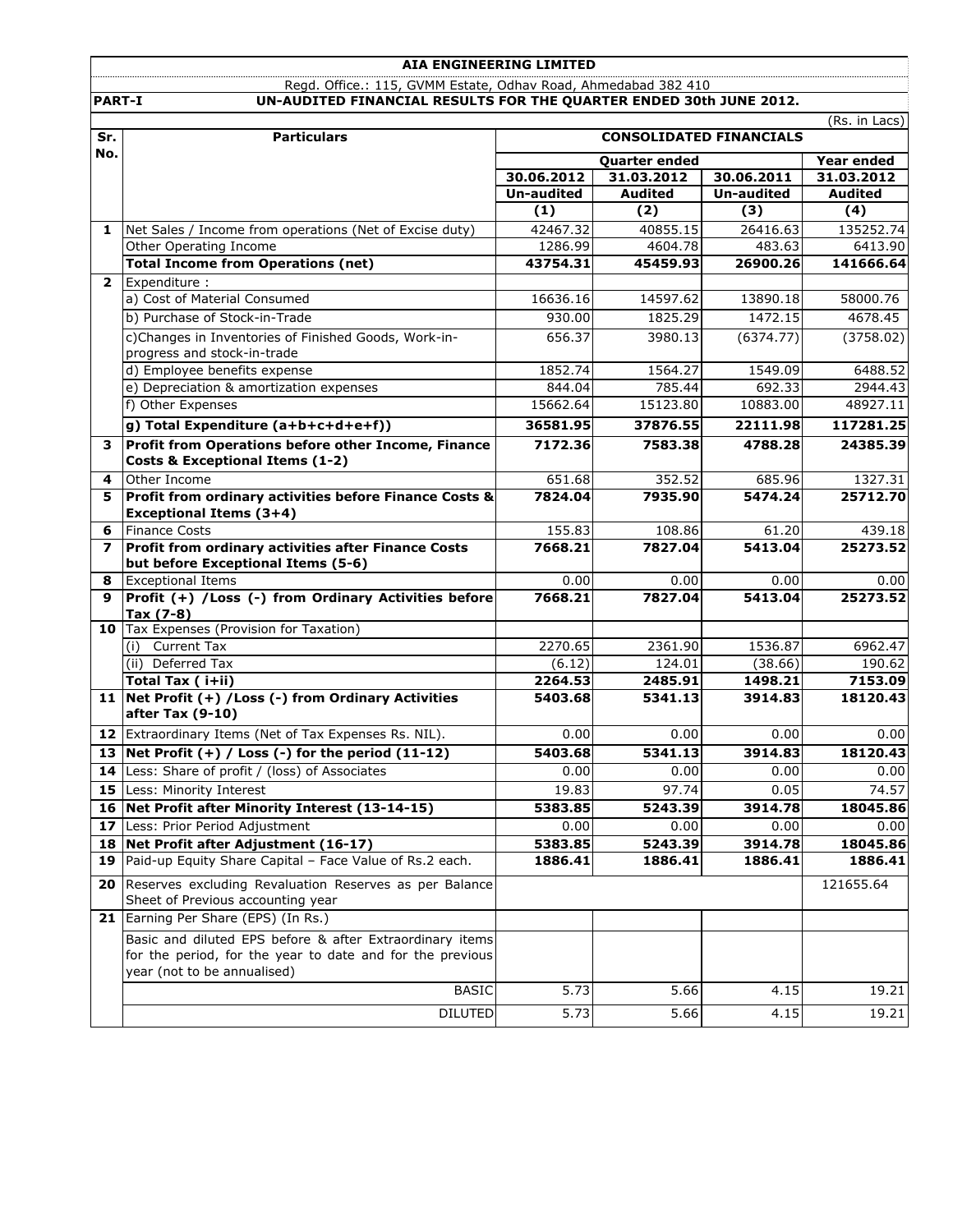|                | <b>AIA ENGINEERING LIMITED</b>                                                       |                                    |            |            |            |  |
|----------------|--------------------------------------------------------------------------------------|------------------------------------|------------|------------|------------|--|
|                | Regd. Office.: 115, GVMM Estate, Odhav Road, Ahmedabad 382 410                       |                                    |            |            |            |  |
|                | UN-AUDITED FINANCIAL RESULTS FOR THE QUARTER ENDED 30th JUNE 2012.<br><b>PART II</b> |                                    |            |            |            |  |
| Sr.            | <b>CONSOLIDATED FINANCIALS</b><br><b>Particulars</b>                                 |                                    |            |            |            |  |
| No.            |                                                                                      | <b>Quarter ended</b><br>Year ended |            |            |            |  |
|                |                                                                                      | 30.06.2012                         | 31.03.2012 | 30.06.2011 | 31.03.2012 |  |
| А.             | <b>PARTICULARS OF SHAREHOLDING</b>                                                   |                                    |            |            |            |  |
| 1              | Public Shareholding                                                                  |                                    |            |            |            |  |
|                | No. of Equity Shares                                                                 | 36171250                           | 36171250   | 36171455   | 36171250   |  |
|                | Percentage of Shareholding                                                           | 38.35%                             | 38.35%     | 38.35%     | 38.35%     |  |
| $\overline{2}$ | Promoters & Promoter group Shareholding                                              |                                    |            |            |            |  |
|                | (a) - Pledged/Encumbered - Number of Shares                                          | <b>NIL</b>                         | <b>NIL</b> | <b>NIL</b> | <b>NIL</b> |  |
|                | - Percentage of shares (as a % of the total shareholding of                          | N.A.                               | N.A.       | N.A.       | N.A.       |  |
|                | promoter and promoter group)                                                         |                                    |            |            |            |  |
|                | - Percentage of shares (as a % of the total share capital of the                     | N.A.                               | N.A.       | N.A.       | N.A.       |  |
|                | Company).                                                                            |                                    |            |            |            |  |
|                | (b) Non-encumbered                                                                   |                                    |            |            |            |  |
|                | - Number of Shares                                                                   | 58149120                           | 58149120   | 58148915   | 58149120   |  |
|                | - Percentage of shares (as a % of the total shareholding of                          | 100%                               | 100%       | 100%       | 100%       |  |
|                | promoter and promoter group)                                                         |                                    |            |            |            |  |
|                | - Percentage of shares (as a % of the total share capital of the                     | 61.65%                             | 61.65%     | 61.65%     | 61.65%     |  |
|                | Company).                                                                            |                                    |            |            |            |  |

|   | <b>Particulars</b>                             | 3 month ended 30.06.2012 |
|---|------------------------------------------------|--------------------------|
| в | <b>INVESTOR COMPLAINTS</b>                     |                          |
|   | Pending at the beginning of the year           | NIL                      |
|   | Received during the quarter                    | NIL                      |
|   | Disposed of during the quarter                 | NIL                      |
|   | Remaining unresolved at the end of the quarter | NTI                      |